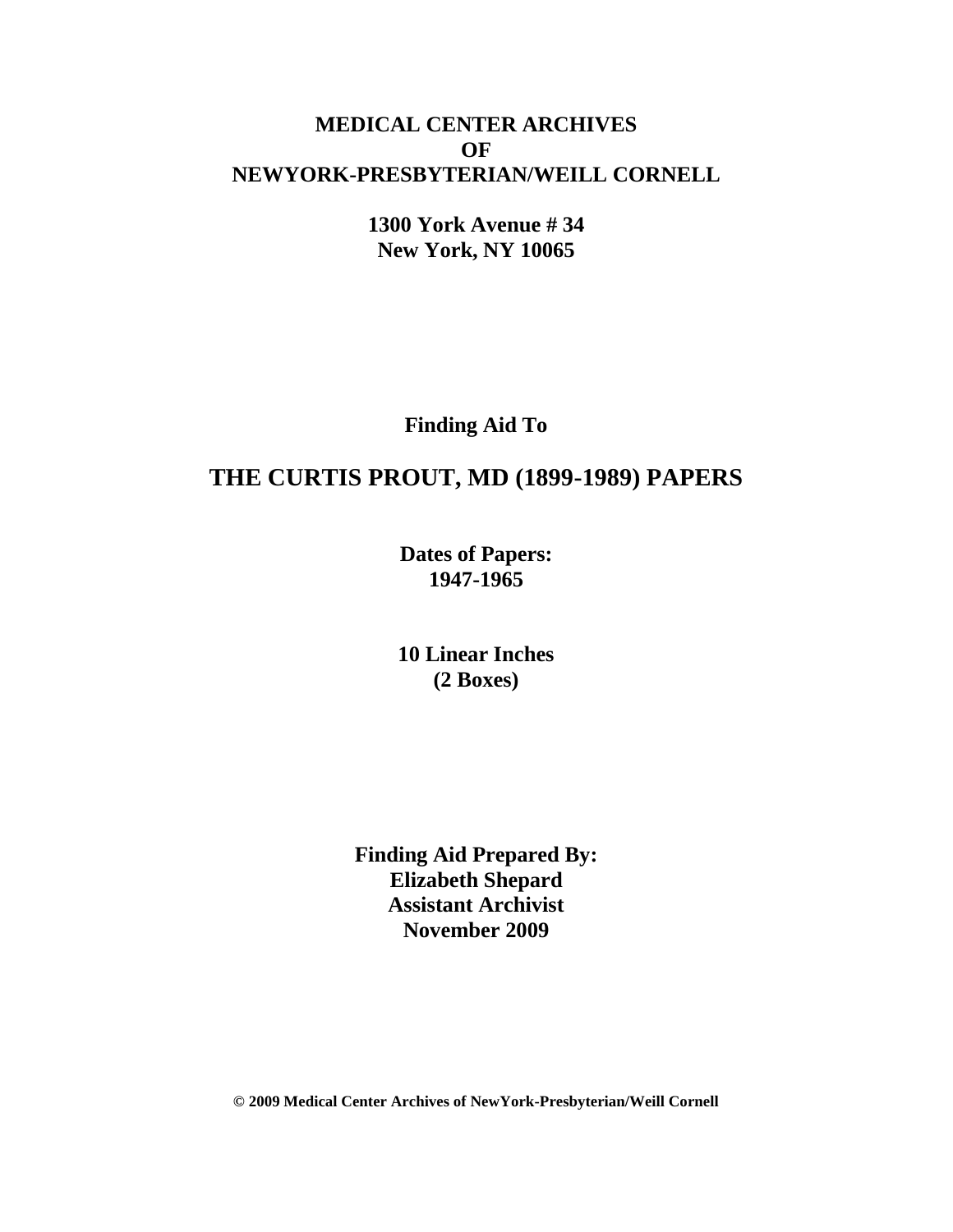### **PROVENANCE:**

These papers were originally filed with the Records of the Department of Psychiatry, Westchester Division, 1886-1992. The records were found in a basement of a building at Westchester Division by archivists, Adele Lerner and James Gehrlich.

## **ADMINISTRATIVE/BIOGRAPHICAL NOTE:**

Dr. Curtis Prout was born on November 18, 1899 in Ashland, New York. He earned an A. B. from Cornell University in 1921, a M.D. from Cornell University Medical College in 1924, and a M. S. in Neurology from University of Minnesota Medical College in 1929. He received further training at Albany Hospital from 1924-1925 and Manhattan State Hospital from 1926-1927. While studying in Minnesota, he had a three year fellowship at the Mayo Clinic. From 1930- 1931, he was at the Henry Ford Hospital and Neurologist in Chief at Grace Hospital in Detroit, MI. He was an associate neuropsychatrist at Albany Hospital from 1931-1933. Next he was the Senior Psychiatrist at Institute of Living in Hartford, CT from 1933-1938. Then he went to the Ring Sanitarium and Hospital in Arlington, MA from 1938-1942. He joined the medical staff at Westchester Division in 1942 as the physician in charge of the Men's Department. In 1948, he was appointed the assistant medical director and clinical director at Westchester Division. He was also on the faculty of Cornell University Medical College where he rose to associate clinical professor of psychiatry. He retired in 1965 and died on February 8, 1989.

## **SCOPE AND CONTENT NOTE:**

The collection consists of two series: miscellaneous (1947-1965) and speeches and manuscripts (1948-1963) of Dr. Prout. The collection only provides a small glimpse of Dr. Prout's research interests.

### **ACCESS RESTRICTIONS:**

The patient records are restricted under the federal law, HIPAA.

### **RELATED MATERIAL:**

These papers were removed from the Records of the Department of Psychiatry, Westchester Division, 1868-1992.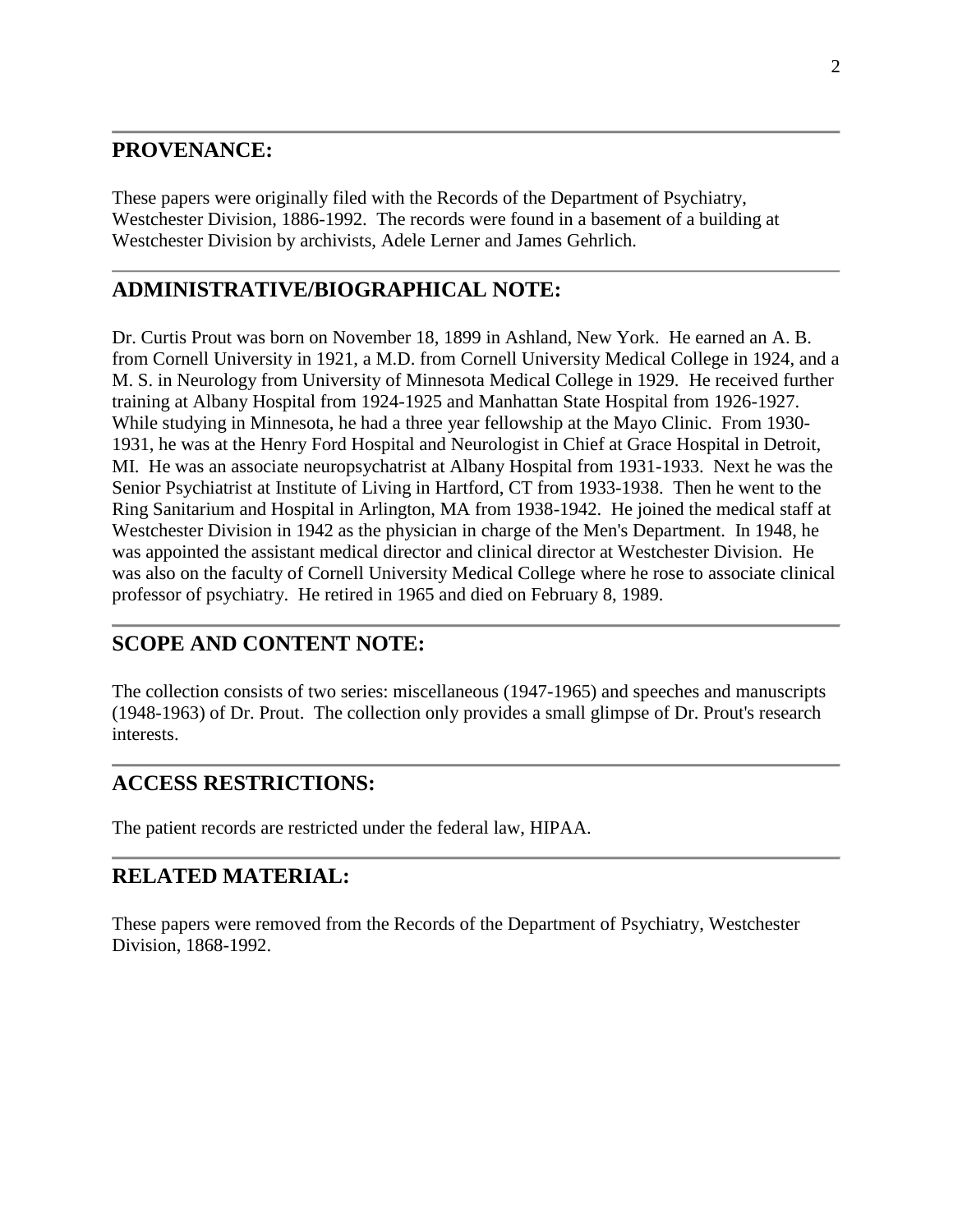## **BOX AND FOLDER LIST:**

#### **Box 1: Series I, Miscellaneous, 1947-1965**

| <b>Folder:</b> | <b>Description:</b>                                                                          |
|----------------|----------------------------------------------------------------------------------------------|
| $\mathbf{1}$   | Ancetine, correspondence, 1952                                                               |
| $\overline{2}$ | APA Membership, correspondence, 1964                                                         |
| 3              | Atlanta Graduate Medical Assembly, 1953                                                      |
| $\overline{4}$ | Diagnostic Significant of Mental Status Examination, Louisville, Ky,<br>correspondence, 1960 |
| 5              | Evaluation on Energizers, correspondence and clippings, 1959-1960                            |
| 6              | Genetics, correspondence and papers not written by him, 1947-1949                            |
| $\overline{7}$ | Grants for Research, 1957, n.d.                                                              |
| 8              | Pacatal Therapy, patient cases, 1956 (Restricted-HIPAA)                                      |
| 9              | The Placebo Effect in Psychiatric Drug Research, correspondence, 1961-<br>1962               |
| 10             | Reactions to Use of Amphetamines, study list and correspondence, 1962-<br>1963               |
| 11             | Study on Curate, correspondence, 1952                                                        |
| 12             | Westchester County Medical Society, 1965                                                     |

#### **Box 1: Series II, Speeches and Manuscripts, 1948-1963**

**Folder: Description:**

| 13 | "Alcoholism," radio talk, 1948                                         |
|----|------------------------------------------------------------------------|
| 14 | "Alcoholism," Current Therapy, 1957                                    |
| 15 | "Early Detection and Prediction of Schizophrenia," n.d.                |
| 16 | "Early Recognition of Neurological Patients in a Psychiatric Hospital" |
| 17 | "The Escapist," 1948                                                   |
| 18 | "Family of the Mental Patient," radio talk, n.d.                       |
| 19 | "Malignant Suicidal Drives Adolescent," APA Meeting, Chicago, 05/1957  |
| 20 | "Medical Aspects of Alcoholism," County Center to the Social Welfare   |
|    | Workers, 03/12/1952                                                    |
| 21 | "Organize Psychiatric Disorders," n.d.                                 |
| 22 | Out Patient Department, 1958                                           |
|    |                                                                        |

#### **Box 2: Series II, Speeches and Manuscripts, 1948-1963**

#### **Folder: Description:**

- "Post Hypoglycemic Encephalopathy," Prout/Landolt, 1957
- "Psychic Energizers," 1960-1961
- Psychosomatic Skin Conditions, n.d.